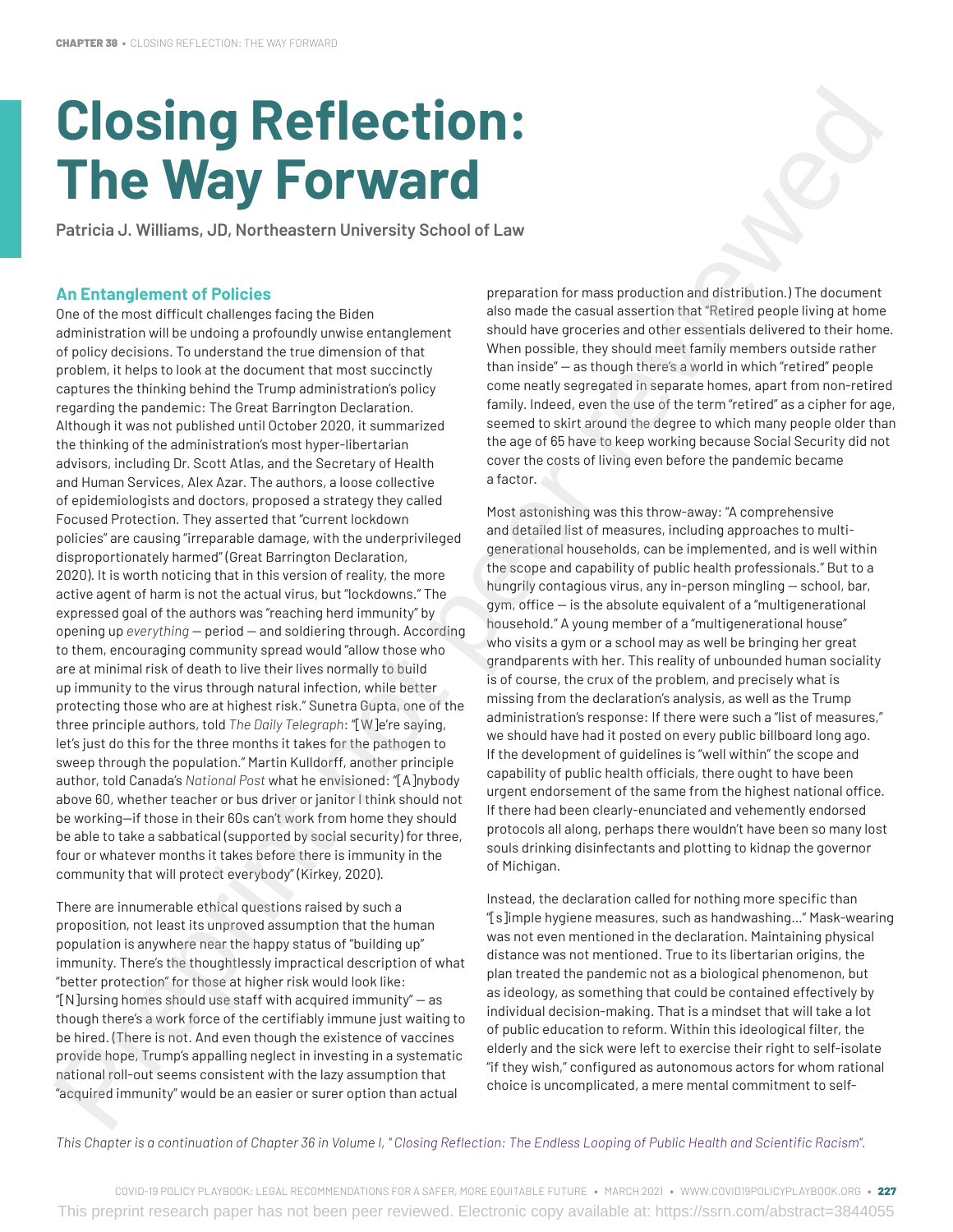removal from public space. The good choice for everyone else was merely to get back out in the world, back to school, back to work, back to "normal." Not mentioned in the declaration is the Centers for Disease Control and Prevention (CDC) data showing that Black people and Latinos, disproportionately employed as low-level "essential workers," constitute 43% of all deaths from COVID-19, although they represent only 12.5% and 17% respectively of the population of the United States (Gold et al., 2020). In other words, the employment and living conditions of people of color are as important mortality risks as age. Dr. Uche Blackstock, CEO of Advancing Health Equity, observes, "It's almost as if living in a country with racism ages people … to the point where even people who are not elderly … are still susceptible to dying from this virus is in a way that's very similar to people who are elderly" (Haglage, 2020). These long-standing health disparities among racial minorities have been incalculably exacerbated by Trump's neglectful policies. Nor is this catastrophe merely one of unequal health outcomes: the fall-out includes disproportionate burdens of debt, job loss, homelessness, educational deficits, child welfare, trauma, and grief. The cascading consequences of such social disruption will be one of the greatest challenges facing the new administration. reviewed by the original state of the state of the track enter to the state of the state of the state of the state of the state of the state of the state of the state of the state of the state of the state of the state of

One of the most appalling aspects of the declaration was its substitution of the term "herd immunity" for the "community spread" it was actually proposing. In epidemiology, herd immunity is defined as immunity attained by widespread programs of vaccination — typically between 60% and 80% of a population (Higgens-Dunn, 2020). That in turn depends upon the existence and availability of a scientifically efficacious vaccine that ensures immunity for a stable and significant period of time. In contrast, the term "community spread" means the promiscuous, relentless virility of infectious disease. Community spread of a deadly pathogen results in precisely the situation we face: widespread community devastation exacted by skyrocketing mortality rates attributable to said deadly pathogen.

Moreover, it is far from clear whether infection guarantees immunity, or for how long (Kelland, 2021). As has been obvious from endless spikes among partying college students and professional athletes, the young and the buff are more susceptible than the Great Barrington Declaration allows; and even if they seem to represent a lesser proportion of immediate fatalities, they may suffer disproportionately from long-term cardio-pulmonary syndromes and disabling vascular disorders. Most perniciously, the declaration is entirely complacent about the reality that COVID-19 may be spread by those with no outward or visible symptoms; its authors make no mention of the need for widespread, repeated, reliable testing of the asymptomatic.

At this writing, just after Biden's inauguration in February 2021, the United States has seen about 28 million documented infections since March 2020, with more than 500,000 deaths. As high as it is, that infection rate represents fewer than 10% of Americans. Herd immunity requires that 60%-80% of a given population be immune. Again, the Great Barrington Declaration did not propose that herd immunity happen through vaccination. Its suggestion that those levels be acquired "naturally" refers to those left standing

after untold greater calamity: first, those for whom exposure does not result in death; second, those who sufficiently recover to have developed enduring antibodies; and third, those not left with long-term or permanent disability. The Great Barrington Declaration's advocacy assumed, in other words, that at least 200 million more Americans ought to just go forth, business as usual, amid the deadliest contagion in centuries — to say nothing of its exponentially spreading, rapidly mutating variants. This was the declaration's astonishing bottom line: for only at such stratospherically devastating levels of exposure, with its attendant death toll, would unvaccinated vulnerable people (what's left of them) have a hope of being protected. To get to that point without a vaccine means tolerating millions more deaths — not to mention socially destabilizing rates of grave and protracted illness. As intentional policy, this ends up not looking like "survival," even of the fittest, but instead like an intentionally induced avalanche of slaughter. For the Trump administration to have pursued such a path as a "goal" constitutes, in my opinion, a crime against humanity.

#### **Confusions of Value**

A second major challenge for the Biden administration will be the degree to which deeply contested hierarchies of legitimacy, and a jabbering bewilderment of competing sources, all laying claim to "truth" assisted the propagation of deadly confusion about basic medical science. Although the Great Barrington Declaration claimed to be endorsed by tens of thousands of medical professionals, the vetting of signatories lacked rigor (hence, endorsements from such eminent authorities as "Dr. Johnny Bananas" and "Dr. Person Fakename") (Manthorpe, 2020). In short, it is a crowd-sourced ideological tract sponsored by the American Institute of Economic Research, a libertarian umbrella group located in Great Barrington, Massachusetts, which adheres to Austrian school economic notions of methodological individualism. Major donors include Charles Koch, and the Bradley J. Madden Foundation, which has worked to evade and erode the FDA's regulatory mechanisms and processes designed to ensure health and safety protections in the approval of new drugs and vaccines. The institute's other sponsored tracts include titles like "Brazilians Should Keep Slashing Their Rainforest." Consider a recent post on the institute's website written by one of its research fellows, John Tamny (also editor of RealClearMarkets.com), entitled "Imagine If the Virus Had Never Been Detected." He asserts that:

[T]he coronavirus is a rich man's virus...People live longer today, and they do because major healthcare advances born of wealth creation made living longer possible. We wouldn't have noticed this virus 100 years ago. We weren't rich enough. ...What is most lethal to older people isn't much noticed by those who aren't old. A rapidly spreading virus was seemingly not much of a factor until politicians needlessly made it one. ... The virus didn't suddenly start spreading in March of 2020 just because politicians decided it had. The likelier beginning is 2019. Early 2020 too. Life was pretty normal as a virus made its way around the world then. Politicians made it abnormal. Let's never forget the sickening carnage they can create when they find reasons to "do something."

Let me underscore that this is a post dated *February 4, 2021*.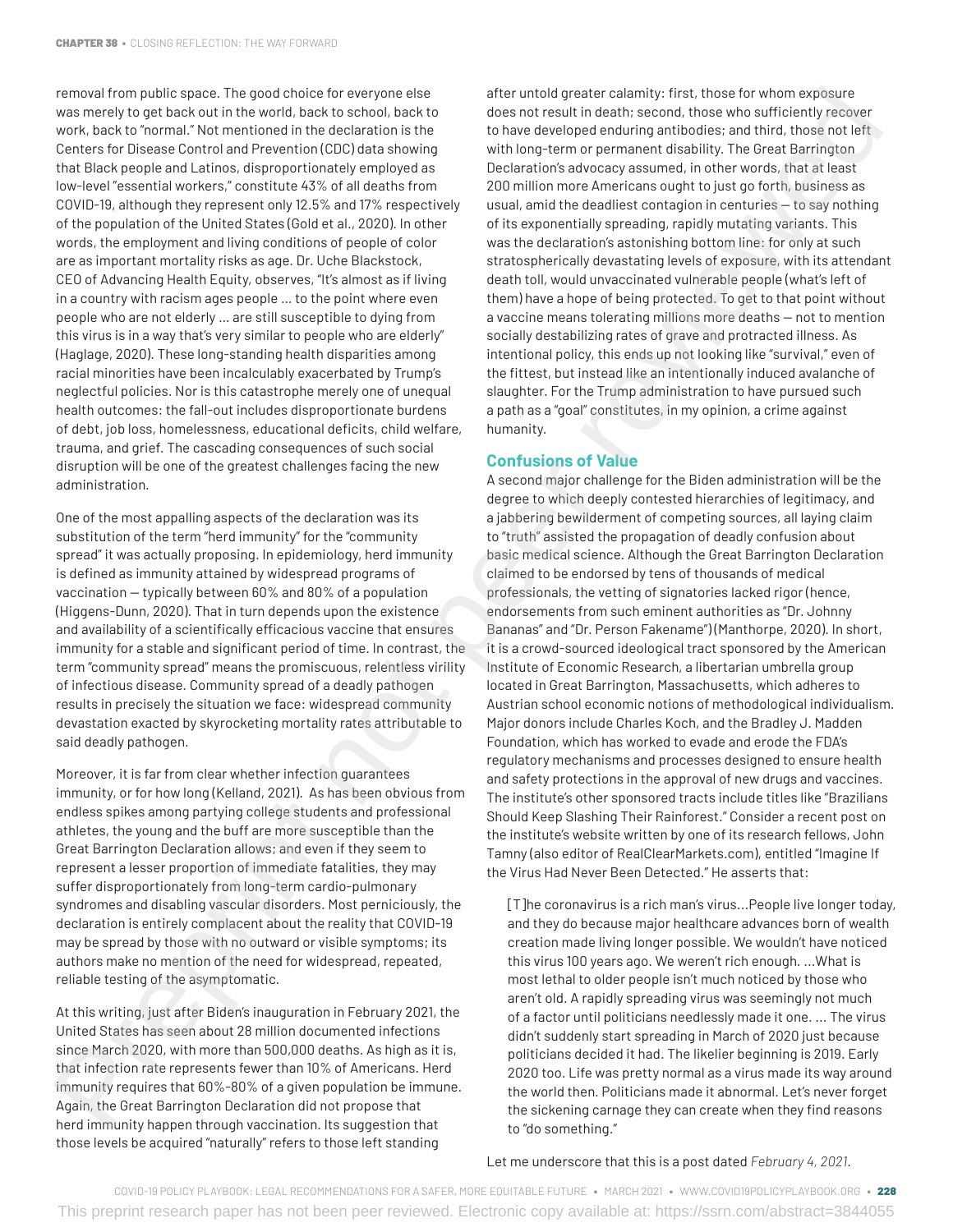Unsurprisingly, the glib laissez-faire recommendations of the Great Barrington Declaration were opposed by the overwhelming consensus of public health experts, including organizations like the National Institutes of Health, the Centers for Disease Control and Prevention, the World Health Organization, Britain's National Institutes of Health, the Mayo Clinic, Johns Hopkins Medical School, as well as globally regarded scientists like Drs. Anthony Fauci and Frances Collins (Medical Daily Staff, 2020).

All that said, the Great Barrington Declaration became dark reality because its free market approach was embraced at the highest levels of American governance — as well as at the lowest levels of online media circulation. This stance was aligned not only with Ayn Randian ultra-libertarianism, but also became entangled with the sovereign-citizen movement — militant anti-maskers and antivaxxers willing to take up arms to resist stay-at-home guidelines; belligerent anti-government souls whose extremism inspired them to descend upon legislatures in bids to ensure we may all live to die for a free-market economy.

This convergence of anti-regulatory sentiment likely means not only that the pandemic will continue to rip through certain sectors of our polity unabated for the foreseeable future, but also that the tragedy of such massive loss will imprint itself upon us as enduring collective trauma. And at a moment when fact sometimes seems to have been locked behind an inscrutable cosmic paywall, the bipartisan angst emerging from a national sense of siege should not be underestimated as its own governing force. This is an altogether dreadful moment. And dread eludes logic or law or rational discourse; it is a powerfully destabilizing force as well as powerfully directive.

## **Addressing Punitive Eugenic Beliefs**

Among the more troubling left-overs of the Trump administration's official embrace of community spread is a certain cynical resignation on the one hand ("Gotta die one way or the other") and something like a gambler's resolve on the other ("Survival is all about your genetic lottery…"). There is something quite grim in those formulations, a transformation of the libertarian's credo of "live and let live" into the eugenicist's commitment to "live and let die." We may well worry that there is something like a death wish in this limp capitulation to nihilism.

In her book *Precarious Life: The Powers of Mourning and Violence*, philosopher Judith Butler writes of the "national melancholia" that proceeds from "disavowed mourning" for unremarked, "ungrievable deaths" (Butler, 2004). The Great Barrington Declaration reads precisely like a disavowal of mourning. We are trapped in a season of funeral after funeral after funeral — and yet even as we stand with heads bowed at multiple gravesides, there's a call from the boss telling you to just get over it and haul your butt back to work NOW. Or else You're Fired! Or you'll lose the car. Or you won't be able to stay in university. Or you can forget about health insurance. What else was it but disavowal of loss, ungrievability of death, when Dan Patrick, Lt. Governor of Texas, opined on Fox News, "Let's get back to living … And those of us that are 70-plus, we'll take care of ourselves" (Devega, 2020).

These statements are transactional in a blatantly macabre way. It puzzles me deeply, this eager swarm toward euthanasia. This profession of willingness to die for the sake of "living" is structured as sacrifice, as obedience to a higher order. This is an attitude that sees disability — including economic disability — as a social burden and an unaffordable drain. In the economically devastated period following World War I, and leading up to the full-scale grip of Nazi rule in Germany, hospitals became overwhelmed, children with birth defects became an economic burden, and poverty slowly became merged with eugenic and germophobic legal stances on behalf of the body politic. "Mercy killing" of "useless eaters" gradually became labeled as "therapy," and elimination as "treatment." Hospitals and mental institutions quietly initiated more systematized bureaucracies of killing: children deemed "unsustainable" were marked for execution by a plus-sign on their paperwork, their ultimate destiny identified as "disinfection," "cleaning," "therapy," and "treatment" (Mostert, 2002). This, of course, metastasized into the mechanics of mass murder known as The Final Solution. But I mention it here only to underscore the slow, hypnotically encroaching cultural violence when the *nation's* body is prioritized in competition with or in opposition to the stricken human body.

I wonder if the immorality of the Great Barrington Declaration would be taken as more urgently alarming if we challenged its entire framing: it gussies up a "cost-benefit" analysis of threats to the nation's economic health as the fair equivalent of human health. Without that cost-benefit frame, I think we might more readily redesignate any policy of laissez-faire do-nothing-ism as reckless and depraved endangerment of human life. To be clear, I am not, in general, an advocate of shaming or punishing those who spread communicable disease. As we saw during the AIDS crisis, there are unintended public health costs to such an approach, including hesitancy to seek medical attention. It is not easy to assign intentional fault in the middle of a pandemic: after all, we're all taking risks by going to the grocery store, we're all imperfect in our need to reach out to others, and we're all ignorant to some degree about the protocols of prevention. But as a matter of political decision-making, our leaders make choices of an entirely different dimension. Watching the White House become host to multiple super-spreader events was jaw-dropping. The presidency has power to distribute public benefits that affect the life chances of all people, and there are standards of professional conduct that must be insisted upon, that ought to have been enforced. And there is precedent for such holding-to-account. So, for example, in Massachusetts, two hospital administrators were recently charged with criminal neglect, infliction of bodily harm, and reckless endangerment of human life — they were in charge of nursing homes run by the Veterans Administration. Charged with that care, they knowingly put coronavirus patients in the same units as uninfected patients and then later actively misrepresented the numbers of stricken residents. This outbreak started one of the first major spreads in Massachusetts. Using the presentation of the section of the section of the section of the section of the section of the section of the section of the section of the section of the section of the section of the section of the section of

Yet, the malign behavior of these administrators was not so very different from President Trump's actions. Even after hosting unmasked balls and outbreak events that threatened national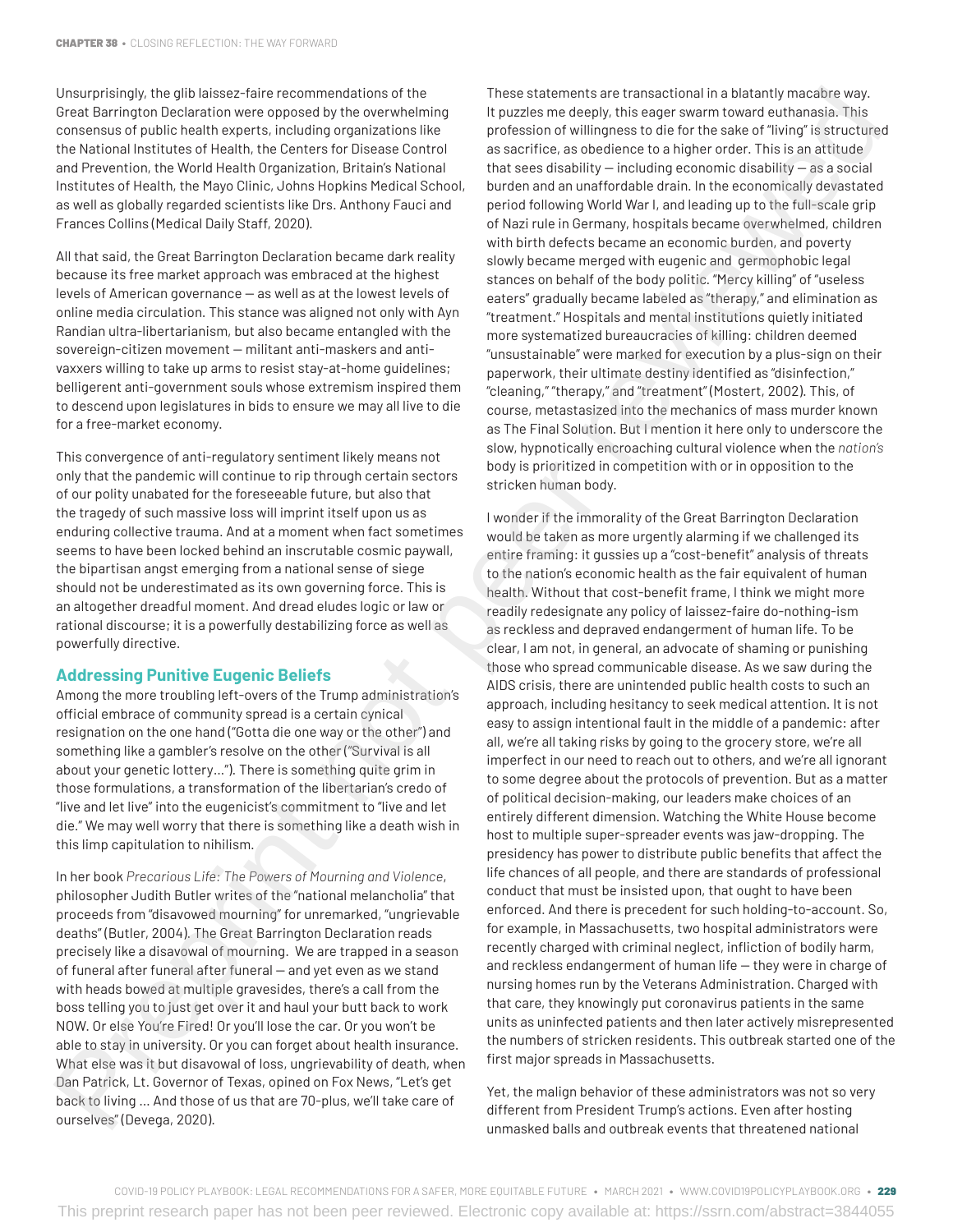security by sickening dozens of White House staff, Secret Service personnel, members of Congress, and of the Joint Chiefs of Staff — Trump intentionally and defiantly held subsequent rallies and town halls where thousands of maskless attendees packed together, like patients in a nursing home, like lemmings at Jonestown, all supposedly begging "to kiss me."

For at least 10 months of 2020, the degree of federal non-action was simply mind-boggling. Indeed, breaking with a 208 year tradition of non-partisanship, the editors of the *New England Journal of Medicine* published "Dying in a Leadership Vacuum," a blistering condemnation of the Trump administration's handling of the crisis: "Anyone else who recklessly squandered lives and money in this way would be suffering legal consequences."

But if what has happened thus far is indeed a crime against humanity, more worrisome still is the long-term fallout: the lethality of the virus was greatly exacerbated by months of failing to institute widespread testing while encouraging people to go about business "as normal." This habit of conduct has compounded the catastrophes we now face, for the virus, being a virus, is (predictably) mutating into various strains of yet greater contagiousness. Vaccines surely must be mass-produced as quickly as possible. But hospitals are already strained to the breaking point, people continue to lose jobs and homes, the numbers of people who are homeless continue to skyrocket, children have lost their teachers, parents, grandparents, while incarcerated people and staff in prisons and detention centers fall ill at epic rates because they are not deemed "essential." In other words, this purposefully unchecked disease has left us to navigate a treacherous and still-brewing social storm.

The American history of state-mandated, involuntary confinement of sick and individuals with disabilities isn't foremost in public discussion or anticipation right now — but we forget at our peril its invocation in the name of economic uplift during the first half of the 20th century. Growing from the American Eugenics Movement's appeals to survival of the fittest, movements to sanitize the collective national body were institutionalized in Supreme Court decisions like *Buck v. Bell*, which counseled sterilization of "those who already sap the strength of the State." (In the ultimate irony, of course, Justice Holmes wrote that the benefits of compulsory vaccination were rooted in a principle "broad enough to cover cutting the Fallopian tubes.") In other words, recent American political and juridical discourse valuing the strong over the weak is not merely grounded in economics, but contains intimations about racial, ethnic and class preference. Therefore, it would serve us well to be attentive to situations where neglectful inaction in the name of free market ideals accomplishes the same disabling end that compulsory action might have done in another era. In his 1927 *Buck v. Bell* opinion, Holmes enabled structures of thought that distinguished the "the best citizens" from the "socially inadequate" and "manifestly unfit" who may be sacrificed "to prevent our being swamped with their incompetence." The consequence was widespread state action to detain and constrain everyone from epileptics to "imbeciles," from "incorrigible" youth to wanton women to syphilitics. Today, as we watch more and more people sickening, dying, falling out of the workforce, wandering the streets, revolve in the two sets of the two sets of the two sets of the two sets of the two sets of the two sets of the two sets of the two sets of the two sets of the two sets of the two sets of the two sets of the two sets of th

being detained in shelters, incarcerated in prisons, orphaned in institutions, camped out in tent cities and buried in potters' fields, I worry that "laissez-faire" policies have brought us to very much the same divided social end.

We should worry, too, about what might happen if the tide of public emotion turns on people who move through public space with the illness — as happened with "Typhoid Mary" Mallon. She spent the last 23 years of her life involuntarily detained in an asylum on North Brother Island in the Bronx, coalescing backlash against Irish immigrants after she persistently violated quarantine orders. I don't know if such animus might emerge from the right or the left, but I can imagine the appearance of a single demonized or intentional super-spreader becoming the justification for confinements that would draw even deeper and more irrational lines than we see now. Too much of our public health infrastructure has been transferred to or is being monitored by police rather than actual public health agencies, or policies informed by good medical practice. Consider, for example, the investment some police departments are making in drones that can take temperatures aerially of people walking down public streets. That data will be part of an overall architecture of technological surveillance that is already worrisome, but may be particularly susceptible to backlash based on blame, whether based on "bad behavior," or other configurations of biological or political danger.

If we were to remain inflected by the Great Barrington Declaration's emphasis on "personal choice" and survival-of-the-fittest as a viable response to deadly pandemic, one could foresee privately subsidized, choice-driven, even militarized health police serving as our new-age public health monitors. Since it will be a very long time before we can hope to see 80% of Americans "naturally immune," we can predict some competition for the preservation of sub-communities of such perfected bodies through enforced segregation instead. In a culture where many are yearning for, even cultivating, civil war, we might anticipate geolocation-enforced quarantine, physical segregation by algorithmically determined susceptibility based on education level, preexisting medical condition, ZIP code, gender, race, ethnicity, as well as old age. Our recent presidential election was a distressingly close one. In other words, we came very close to having the wealth of public health entities distributed according to the free-market ideological preferences of a Dr. Scott Atlas, rather than the professional public health ethics of a Dr. Anthony Fauci. As discussed in Volume I in this Chapter, some of those preferences have already been embedded in chilling forms of algorithmically-triaged resource allocation. What we have grown to tolerate in the casual demarcation of some people as economic "parasites" — as Trump called immigrants — signals that quite a few of us may be left to die as "useless" devourers of costly resources.

The Great Barrington Declaration claimed public space only for those who supposedly are brave enough, strong enough, young enough, and most of all, economically productive enough, to endure, and who could face down the invading, polluting, contaminating, economically corrupting enemy. This aesthetic fusion of viral "enemies" and economically unproductive bodies is dangerous. This cleansing of public space and assignment of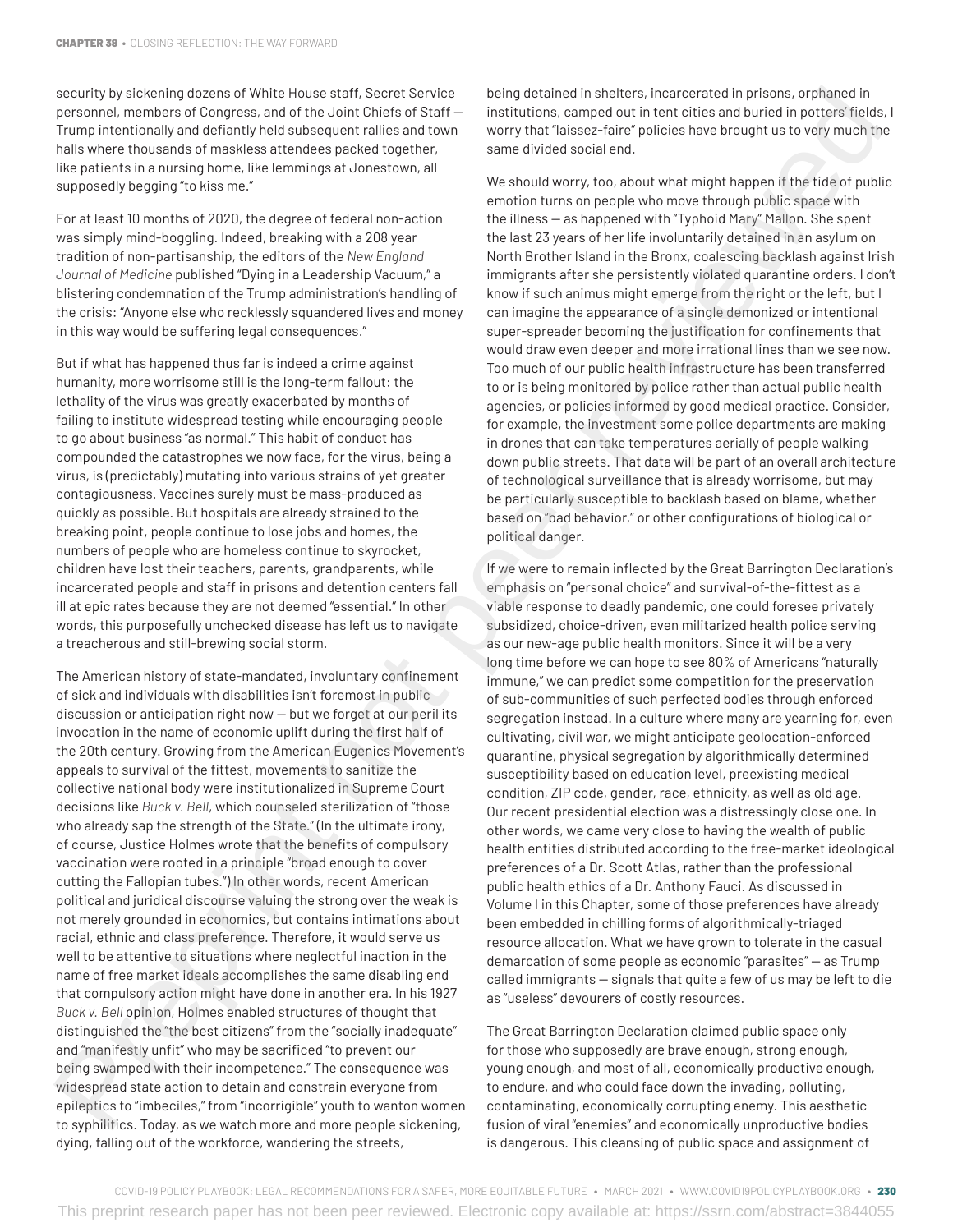inherent value to those who remain standing (particularly without considering how lethally contagious the asymptomatic may be) is foolhardy and a recipe for chaos.

#### **The Danger of Imaginary Bodies**

One of the forces I found most mysterious in discussions of this pandemic has been the almost cult-like reverence for imaginary bodies, false icons and composited fictional entities whose ideations were mythologized, even immortalized, as greater in importance than human biological systems. Of course we humans are metaphor-machines — to one degree or another we all believe in imaginary bodies. As a lawyer, I understand the dignity accorded to "the corpus of law." As a patriot, I respect the symbolic power of embodied national values for which soldiers in wartime would lay down their lives, a precept for which Gold Star families stand in courageous sorrow. As a consumer advocate, I reject the fiction of "corporate personhood" even as I comprehend the legal creativity of its construction.

But here's what has felt so impenetrably other-worldly to me during the *annus horribilis* that was 2020: the former president of the United States was engaged in a mask-less *danse macabre*. It was nothing less than a drawn-out, hubristic flirtation with death — a pushing of scientific limits, logical limits, ethical limits. What I mean is neatly summarized by the ever-succinct, if nonsensical, Glenn Beck. Speaking of older Americans who may be statistically and immunologically more vulnerable to contracting COVID-19, he said, "Even if we all get sick, I would rather die than kill the country" (Concha, 2020).

This does not make much sense if one believes "the country" is synonymous with "we, the people" who "all get sick." As human beings, we are united in our vulnerability to COVID-19. This disaggregation of the country from its people hinted at an important conceptual shift in American identity. There was enough evidence to suppose that Beck and Trump, like the authors of the Great Barrington Declaration, were immortalizing the economy, or perhaps capitalism, as the eternal lifeblood of our nationhood. This is a perilously fragile dream in which to stick one's head — if we all die, much more than the economy will be ruined.

But my point here is to make visible the ideational bodies we have invented through such relatively common verbal gestures. Beck essentially created a golem of an embodied national Economy. He invented a mythic entity with the power to do apocalyptic battle with our fear. It is certainly understandable. COVID-19 is invisible, uncontrollably amorphous — the temptation is irresistible to "see" it as an "enemy" that can be rebuffed in some material form. Our yearning for control tempts us into conjuring various imaginary counter-forces, benevolent specters that will stand up to the virus's murderous voraciousness. At one point and for some, The Wall became the imagistic cure, as though steely barricades could block the dewy clouds of breath and death from supposedly "alien" migrants. Some prayed instead to the Winged Victory of Vaccination. Others bowed down to the Valkyries of Inherited Vitality. (In Norse mythology, Valkyrie translates as "chooser of the slain.")

Perhaps most powerfully, immunity itself has been reconfigured in some quarters as Free Radical Individualism — a brave and muscled man, frequently armed with bullet proof-vest, military grade weaponry, but, alas, no face mask. In July 2020, Vice President Pence, impersonating this kind of warrior, faced down doctors at the Mayo Clinic, radiating strength as well as his wet breath. It was, unfortunately, a colonial stance as well, whether intentional or not: if one takes a moment to acknowledge that masks are not only about protecting oneself, but also and perhaps primarily others, it ceased to look like fortitude and more like recklessness toward others.

Pence later said he did not wear masks because he wanted to look at people "eye-to-eye." Given the fact that masks do not cover the eyes, it is clear that "eye-to-eye" meant something more than just the ocular. It referred to an aesthetic, a gaze of controlled statesmanship, to be read in conjunction with firmly pressed lips and a sculpturally jutting jaw, all signifying stout resolution. With a mask obstructing that profile of nose, lips, jaw, the eyes alone become helpless, disengaged from the expressive personality of the rest of the face, beseeching and vulnerable above the anonymity of an obliterating blue medical patch. "Eye-to-eye" is a fiction of masculinity, in other words, a fantasy of the strong leader who stands bare in the face of battle. Of course it is also magical thinking, this idea of walking into the fray and dodging bullets, and emerging unscathed. It's myth-making; a way of performing miracles. Be gone coronavirus!

If we can control nothing else, we can rein in our wandering imaginations by more carefully curating our profusion of fears, and projected golems. We can choose to tell ourselves better stories. What could we come up with if we were imagining broad "social security" not for a few elderly isolates, but rather for all. If, as virologists predict, a substantial number of us can be vaccinated within a year or so, why not dream into being even-just-temporary subsidies and housing policies for all until that comes to pass? Classics scholar Paul Kosmin has written that in very ancient times of catastrophe and great death, the measure of time was stopped and, most importantly, debts were forgiven. I wonder how different would be our sense of imagined survival if we could reset the clock, and forgive the catastrophic debt ordinary people have accumulated over the past year. We need a time of pause, and amnesty, to manage the unprecedented traumas of this time. Why not dream of a plan that would keep more of us fed and housed, and truly able to choose to stay sheltered as a way of not overburdening every bit of our infrastructure with grief, with the sick, with the dying, with the dead? Free transfer as the state of the state of the state of the state of the state of the state of the state of the state of the state of the state of the state of the state of the state of the state of the state of the state

In the summer of 2020, essayist Sabrina Orah Mark wrote a piece, "I'm So Tired," in *The Paris Review,* "I tell my mother about North Brother Island. 'Maybe we should buy it,' she says. 'I need somewhere to go.' What I don't tell my mother is that we have already gone somewhere. We are already in this place where the world we once knew is rushing out of us" (Mark, 2020). These words have stayed with me. If there is any consistency to what I feel, it is captured by that paragraph: There's such affecting particularity in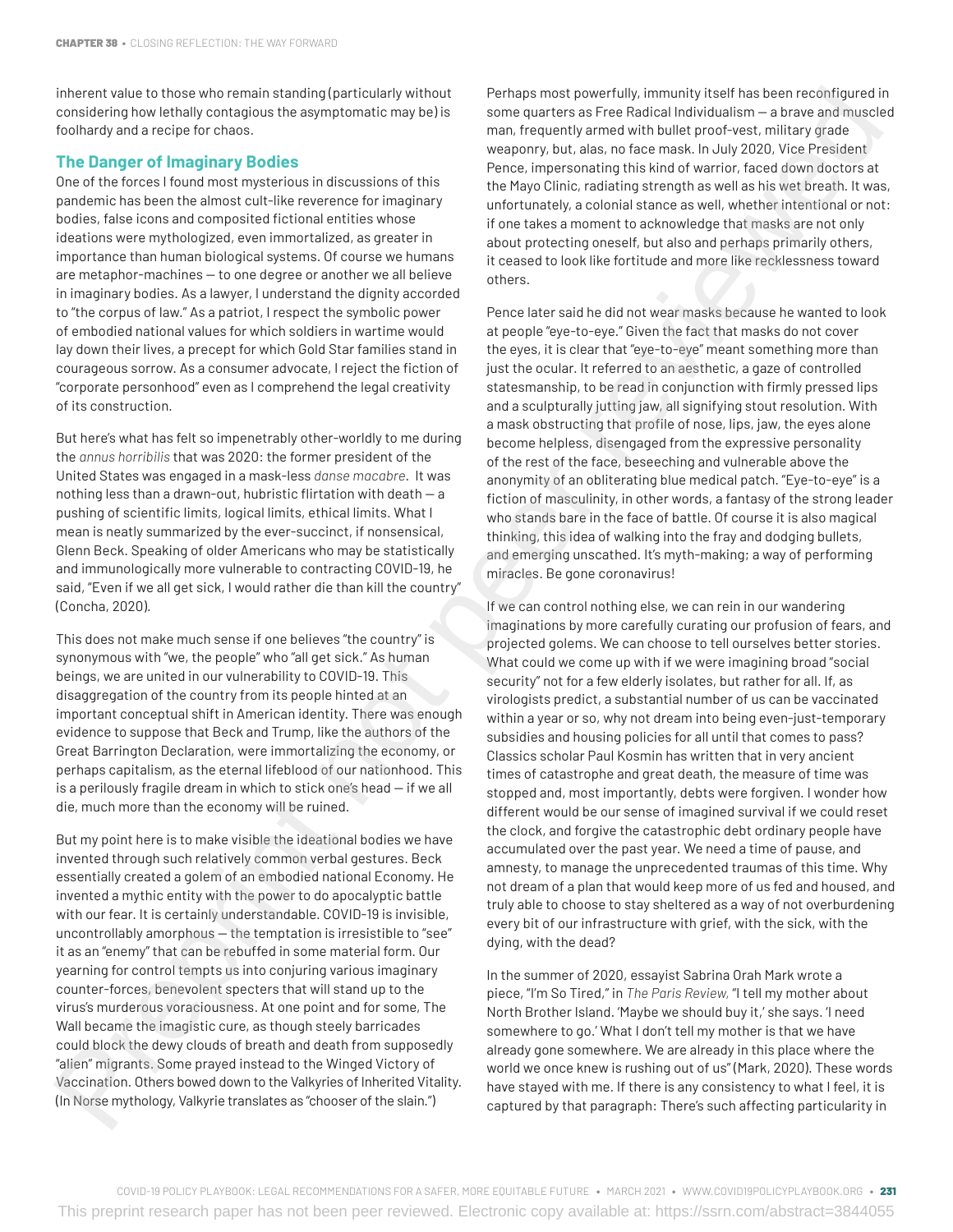that vision of the external world not just changing around us, but of interior worlds "rushing out of us."

#### **Conclusion**

I have no answer for the deeply divisive fissures of race, ethnicity, and American political identity that COVID-19 has exacerbated, although I truly wish I could think my way to a happy ending. So, I read and study and reread those statistics about how ethnic minorities, Black men, and Black women are dying at higher rates. I am not an epidemiological statistic — yet I have no doubt that my body will be read against that set of abstracted data points. I, and we all, will be read as the lowest common denominator of our risk profiles at this particular moment. Not only are we no longer a "we," I am no longer an "I" in the time of coronavirus. Meanwhile, COVID-19 makes snacks of us. The fact that there may be variations in death rates based on age or exposure or pre-existing immunological compromise should not obscure the overall bottom line of its lethality. It kills infants, it kills teenagers, it kills centenarians. It kills rich and poor, Black and white, overworked doctors and buff triathletes, police and prisoners, fathers and mothers, Democrats and Republicans. At the beginning of this pandemic I hung a picture of Nelson Mandela's prison cell over my desk. He spent 25 years in that little stone room. If he could emerge strong, gentle, patient, and wise, then we surely can do months, even a few more years, waiting for vaccines and subsidence of the pandemic. I have faith there will be an end to this. I believe our lives are worth preserving. This once-great heart of a country, and the world, needs compassion, space, forgiveness, if any are to survive. We can divide ourselves up into races, and castes, and neighborhoods, and nations all we like, but to the virus — if not, alas, to us — we are one glorious, shimmering, and singular species. The video of the external section of the distribution of the distribution of the external section of the external section of the control of the control of the control of the control of the control of the control of the co